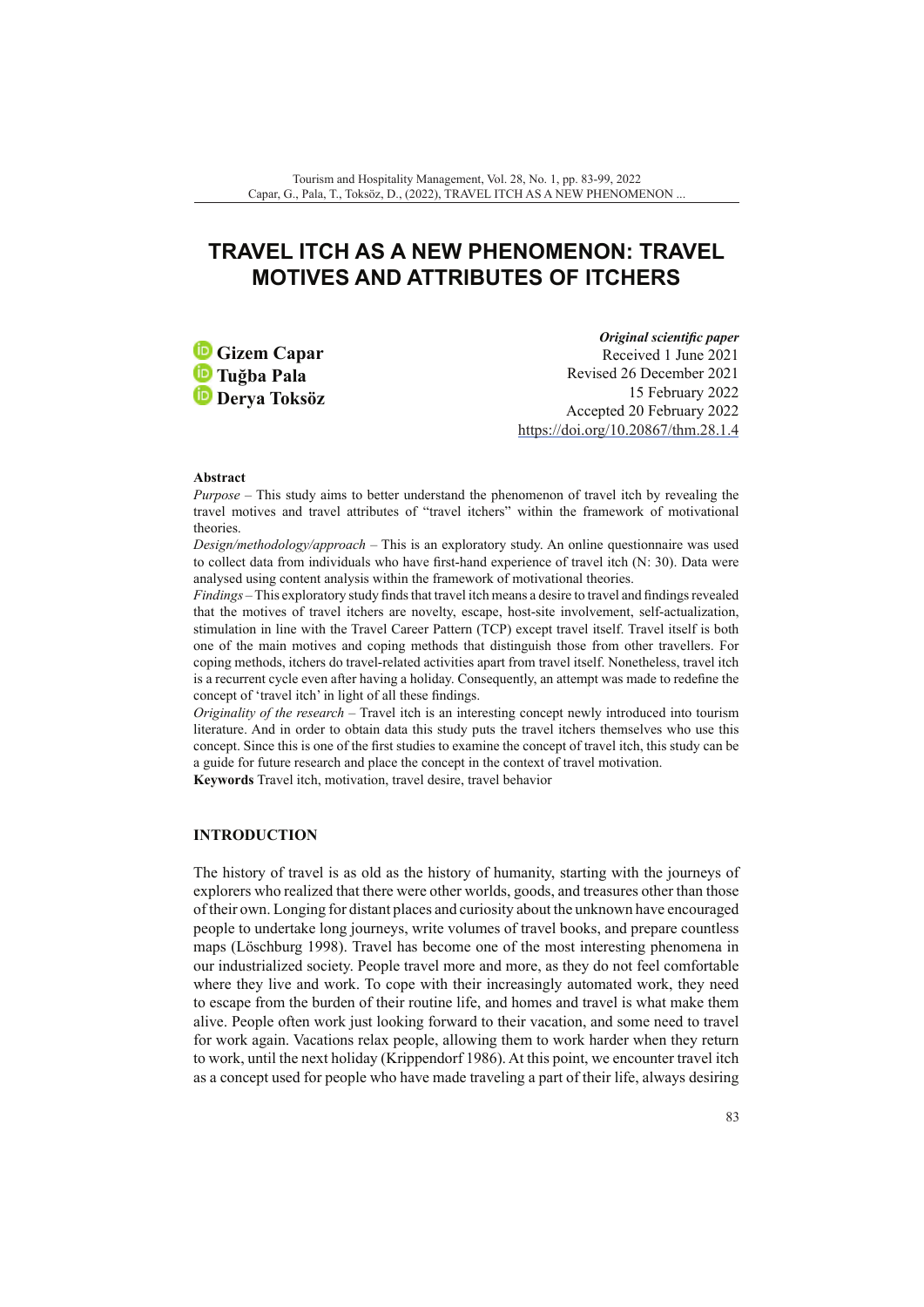to travel, which they reveal by exhibiting certain behaviors. Travel itch is defined as '*a feeling or desire that makes the individual want to continuously travel, feeling they need to move after staying motionless for a long time and thinking there are many places to be seen and many things to be done*' (Toksöz, Çapar and Dönmez 2019, 140). Travel itch refers to the strong desire to travel, constant thinking about traveling, and failure to give up travel. In addition, when individuals with travel itch do not travel, they have a feeling of discomfort, pushing them to do something for travel.

The phenomenon of travel itch is quite a new concept for tourism literature. In the study of Toksöz, Çapar and Dönmez (2019), a definition has been made using the expressions obtained from travel blogs written about travel itch. Information from blogs alone will be superficial in understanding the concept. To better understand the concept of travel itch, it is important to investigate how uneasy people with travel itch feel when they have an intense desire to travel and along with their travel attributes what kind of methods they use to cope with travel itch. For these reasons, a self-administered survey has been given to be able to benefit from the experiences of travelers from various countries who use the concept of travel itch to describe their travel desire and behaviors through social media. In this direction, the present study obtained data from travelers who reported to have travel itch personally, explored the motives of travel itchers along with key attributes and the travel characteristics, and determined the methods they use to cope with it. With the data obtained, the concept of travel itch will be examined within the motivation theories framework and this study will provide a better understanding of the concept of travel itch which is valued as unique in the tourism literature.

### **1. LITERATURE REVIEW**

#### **1.1. Travel Motivations**

Travel itch is one's deep inner desire to travel and can be explained with various travel motivations. There are extensive studies in the literature to understand travel motivations (Crompton 1979; Dann 1977; Iso-Ahola 1982; Klenosky 2002; Snepenger, King, Marshall and Uysal 2006; Park and Yoon 2009; Pearce and Lee 2005; Plog 1974; Uysal and Jurowski 1994) One of the first studies to examine the motives leading people to travel was published by Lundberg (1971) and he defined 18 motives under the dimensions of 'education and cultural motives, ethnic and other motives'. After this initial research, many studies have shown up in the literature. For example, Dann (1977) introduced push and pull factors that encourage tourists to visit a particular place or destination. Push factors are intrinsic motivations that push individuals to travel and consist of elements such as fun, rest, escape, and adventure. Pull factors are a destination's physical characteristics, attractiveness, quality of service, and so on. Crompton (1979) classified travel motivations as socio-psychological and cultural motives. Socio-psychological motives were 'escape from a perceived mundane environment, exploration and evaluation of self, relaxation, prestige, regression, enhancement of kinship relationships, and facilitation of social interaction'. Cultural motives were 'novelty and education'. Then many studies have been undertaken to evaluate motivational factors. Iso-Ahola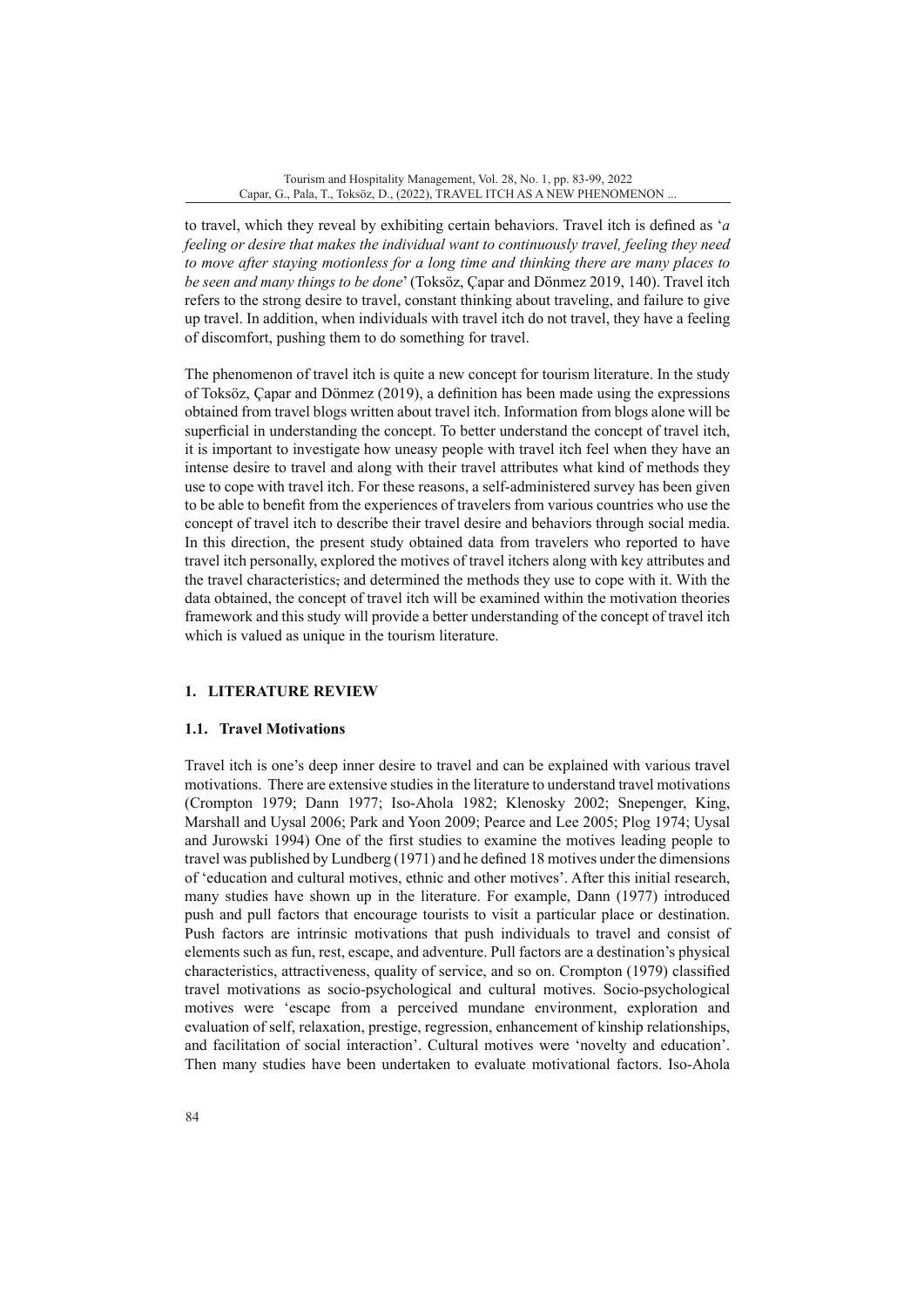(1982) has defined motivation using a psychological perspective and introduced the escaping and seeking motivation model, a well-accepted theory by researchers. The theory consists of both personal and interpersonal escaping and seeking motives, which one unconsciously accepts. An individual performs recreational activities for two main reasons: seeking (for an individual psychological reward through travel) and escaping (from monotonous daily life) (Iso-Ahola 1982). Kozak (2002) has examined tourist motives under four headings: culture, pleasure-seeking/fantasy, relaxation, and physical, found the most effective motives for tourists in choosing a destination as relaxation and pleasure-seeking (Kozak 2002). Park and Yoon (2009) examined the motivations of Korean rural tourists as 'relaxation, socialization, learning, family gathering, novelty, and excitement'.

However, Maslow's hierarchy of needs is frequently used in explaining the various motives of travelers and in examining the travel behaviors of tourists (Yousaf, Amin and Santos 2018). The hierarchy of needs examines human behaviors at five different levels. Meeting a need directs the individual to the other need at a higher level, whereby the hierarchy is formed. Moving to a higher level can only be achieved by sufficiently meeting the need at a lower level. In this hierarchy, physiological needs associated with the basic needs of individuals such as food, drink, and shelter are included in the first step. When this hierarchy is applied to the tourism industry, physiological needs are the basic needs that individuals expect a destination to meet. These needs include proper facilities for individuals, including the availability of suitable accommodation during their stay at the destination and presence of restaurants offering good quality food and beverages. These needs constitute the main motive for all travelers. The second step of the motivation pyramid is concerned with the safety of travelers. Destinations are preferred by visitors if they offer visitors a safe and secure environment during their stay. Travelers prefer destinations with a secure environment, making them feel safe and away from dangers during their visit.

The third step of the pyramid represents the establishment of both healthy relationships and connections that create a sense of social belonging. The sense of social belonging plays a positive role in motivating tourists to choose a destination. Individuals tend to travel to specific destinations in order to establish strong social ties with family and friends or with local people in the destination. The fourth step is about self-esteem, where individuals travel to influence friends, family, and relatives, as well as other people and seek to achieve a higher social status. In the last step, called self-realization, individuals consider travel as an activity through which they can develop special skills by doing something that challenges them. Self-realization in tourism can also be related to the activities in which individuals are involved in doing something for the benefit of society (Maslow 1943).

Based on Maslow's Hierarchy of Needs theory, also TCL (travel career ladder) and TCP (travel career patterns) created a hierarchy of travel motivations. The TCL theory combines leisure and career in tourism together and proposes that motivations vary according to the experience of travelers (Pearce and Caltabiano 1983; Moscardo and Pearce 1986). On the other hand, TCP adopts the TCL's patterns with some modifications. TCP focuses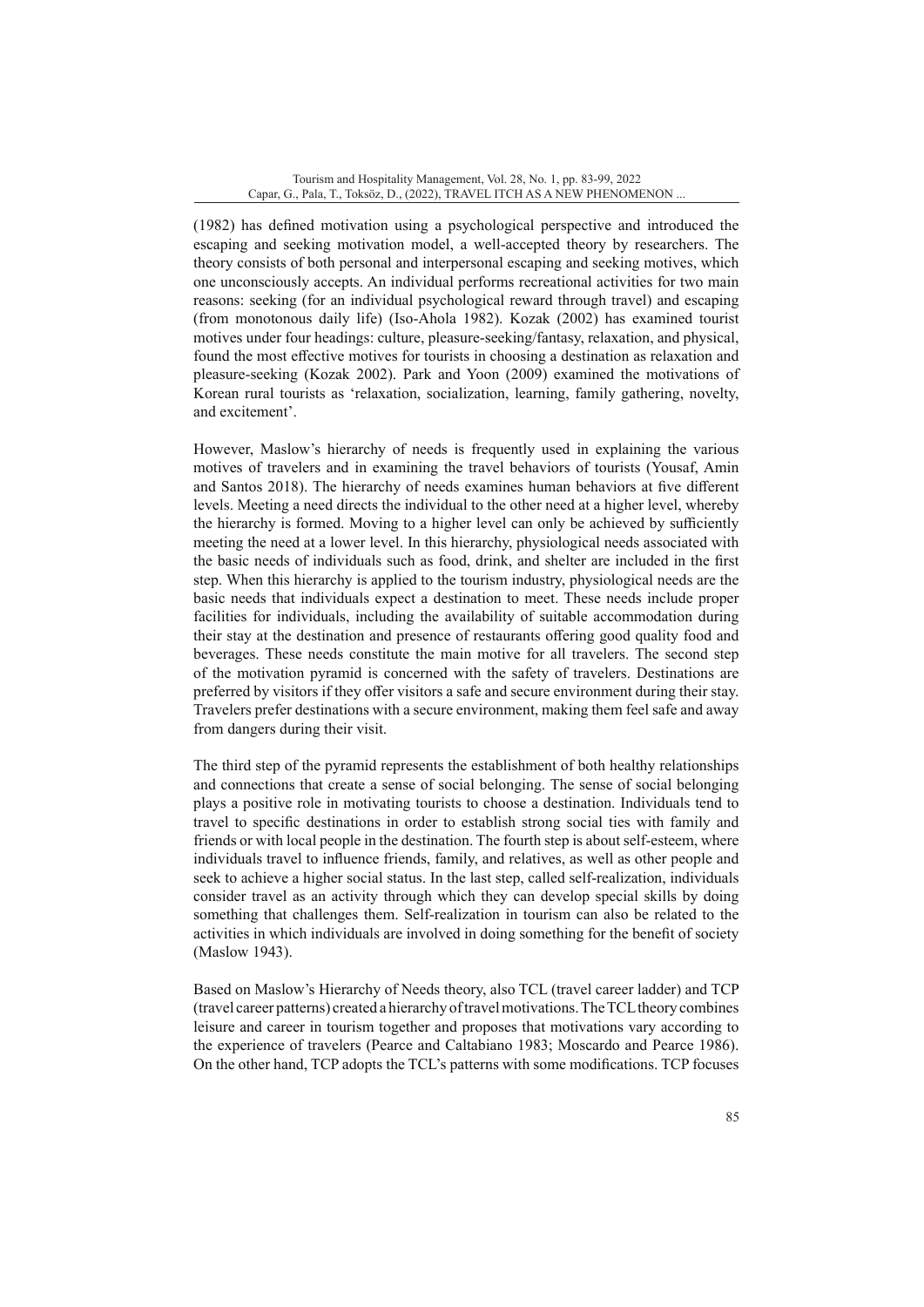on motivation factors rather than a hierarchy among travel motivations and argues that during travel careers a traveler will have a changing motivation pattern (Pearce and Lee 2005). According to Pearce and Lee (2005), those with high-travel experience have more self-development (host-site development) and nature seeking and those with low-travel experience have stimulation, self-development (personal development), selfactualization, security, nostalgia, romance, recognition. However, regardless of travel experience, it is determined that the most important motivation factors for all travelers are escape/relax, novelty, relationship, and self-development.

Travel motivations play a critical role in understanding the psychology underlying travelers' behaviors and informing these individuals' willingness to visit a particular destination. Therefore, understanding tourist behaviors and related factors are very important for the success of tourism planners (Yousaf, Amin and Santos 2018). Additionally, travel motivation is significant to identify segmentation of the market (Park and Yoon 2009) and describe consumption forms of tourists (Swanson and Horridge 2006).

# **1.2. Concept of Travel Itch**

Change in travel behavior of modern tourism consumers accompanies the new concepts in tourism and travel literature. As one of these concepts travel itch deserves to be introduced into tourism literature and researchers' attention.

In medical literature, "itch" is described as *an unpleasant sensation that triggers a desire to scratch*. *And there is pleasure when it is scratched* (Bautista, Wilson and Hoon 2014)*.*  There are several studies about itch in the literature of medicine as a medical concept. But this study is the first to adopt the concept in social science and tourism literature.

In tourism area, travel itch as a concept can be traced in the travelogue of Roy (1990) as "*Dhubri Itch*". And recently it emerged in travel blogs as a concept used by people who travel constantly, and comprise the means of "travel bug", "be beaten by a travel bug". It is a desire that familiar to anyone who has traveled at least once. Rather than an unpleasant way it is mentioned mostly in a pleasant way as a tickling.

The concept is first literally defined by Toksöz, Çapar, and Dönmez (2019:140) as *"a feeling or desire that makes the individual traveling continuously, feeling to move after staying motionless for a long time and thinking there are many places to be seen and many things to be done."*

There are several concepts, including 'wanderlust' 'travel desire', 'travel motivation, and 'travel intention' to emphasize the desire to travel in the literature. Whereas desire is referred to as *"a state of mind whereby an agent has a personal motivation to perform an action or to achieve a goal"* (Perugini and Bagozzi 2004, 71). Travel desire is a feeling about traveling (Gursoy et al. 2022, 4). Gray (1970) defines wanderlust as a type of tourism activity performed by tourists who look for new and unusual things (cultures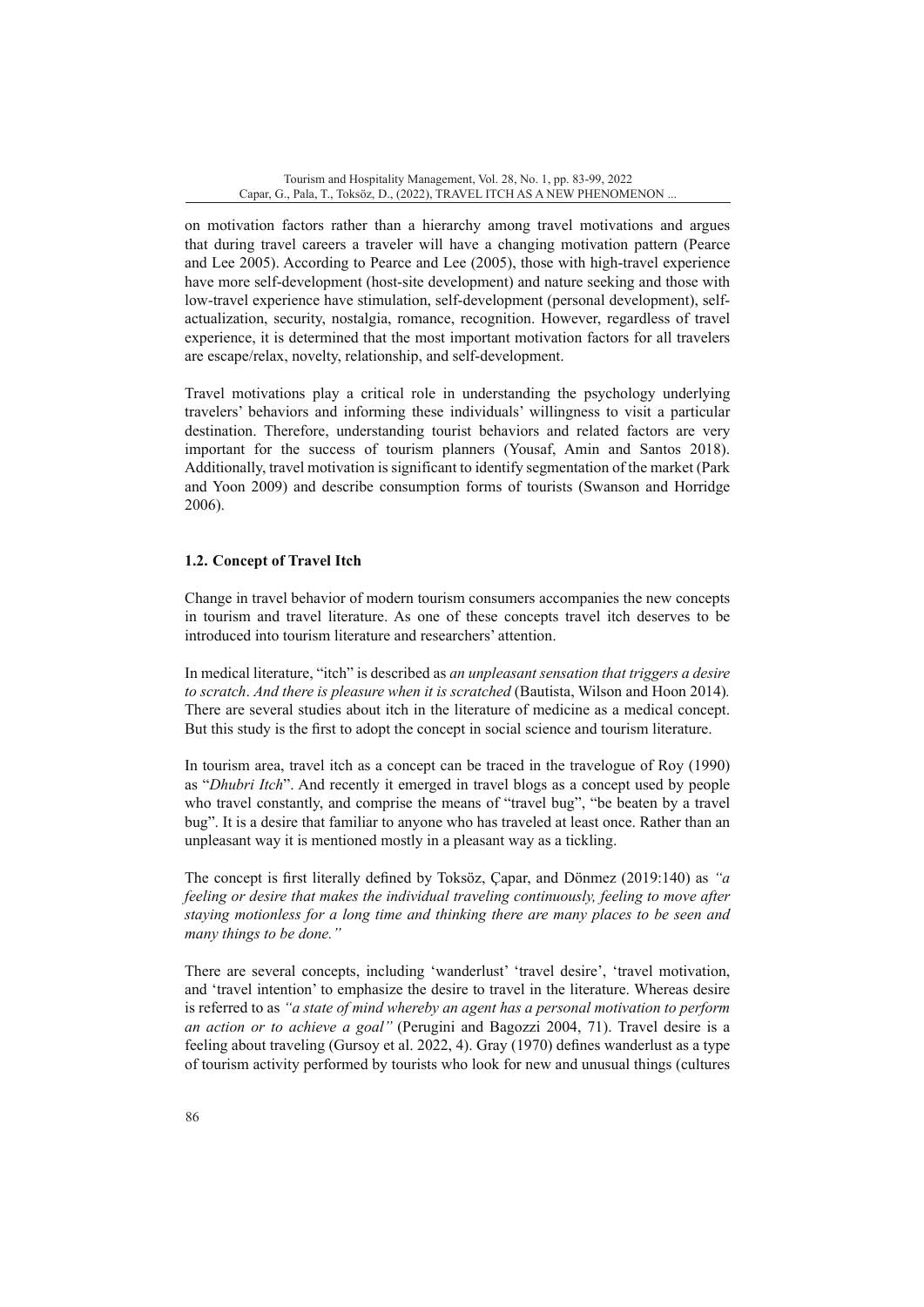and places) (Hyde and Lawson 2003, 14). Travel desire is defined as '*the individual expression of lust, or desire to undertake a particular kind of trip or to visit a particular destination given no economic or other restraints*' (Larsen et al. 2011, 270).

Travel motivation is explained as a key stage that triggers travel decisions before actual travel (Mansfeld 1992). On the other hand, travel intention expresses one's intent to travel. It is a mental process that leads individual to action and transforms the motivation into behavior itself. And sometimes considered more effective than behavior to comprehend the human mind (Jang et al. 2009). According to Perugini and Bagozzi (2004: 72), desire differs in 3 aspects from intentions. First, the actions to be desired are expected to be less performable in contrast with intentions. Second, desires are stated as time indefinite and can be postponed until the next decision-making is planned. But intentions are relatively now-oriented. Third, intentions imply a commitment and a part of planning to achieve goals than desires, that is action-connectedness. Therefore, Perugini and Bagozzi (2004, 72) argue that desires should be distinguished from concepts such as intentions, attitudes, and goals.

However, these concepts completely do not indicate the concept of travel itch. Desire itself comprise motivation to perform an action, tend to less perform and time indefinite, but travel itchers feel the discomfort of not being able to travel and try to lessen this discomfort by doing some travel related actions e.g. watching travel videos/photos, making plans of next trip, reading travel blogs, etc. Cause when it is scratched one gets pleasant and relaxed. This scratching lasts until to action (travel), and after the trip is over discomfort of itching (displaying the same behavioral characteristics) arises again and goes on as a repetitive circle (Capar, Toksoz and Pala forthcoming 2022). As Roy (1990) implied no matter how hard it is, after a trip is over, it will reoccur. That process tends to be characterized by anyone who had travel experience at least once.

Therefore, it is necessary to examine the concept of travel itch, as a new concept for tourism literature. And more research is needed to understand the antecedents and consequents of travel itch.

In this research, travel itch is handled as a concept that is examined travel motives together with attributes of travel itchers. In the light of findings, it is tried to explain the itchers travel motivations within the framework of motivation theories and is tried to re-define the concept.

# **2. METHODOLOGY**

The main purpose of the study is to examine the concept of travel itch by revealing the travel motives and characteristics of individuals who have travel itch and their methods of coping with it. The study follows an exploratory approach by using one of the qualitative research designs; phenomenology. Research questions are:

- (1) What are the basic motives of individuals who have travel itch?
- (2) What are the travel characteristics of individuals who have travel itch?
- (3) How do they cope with that travel itch?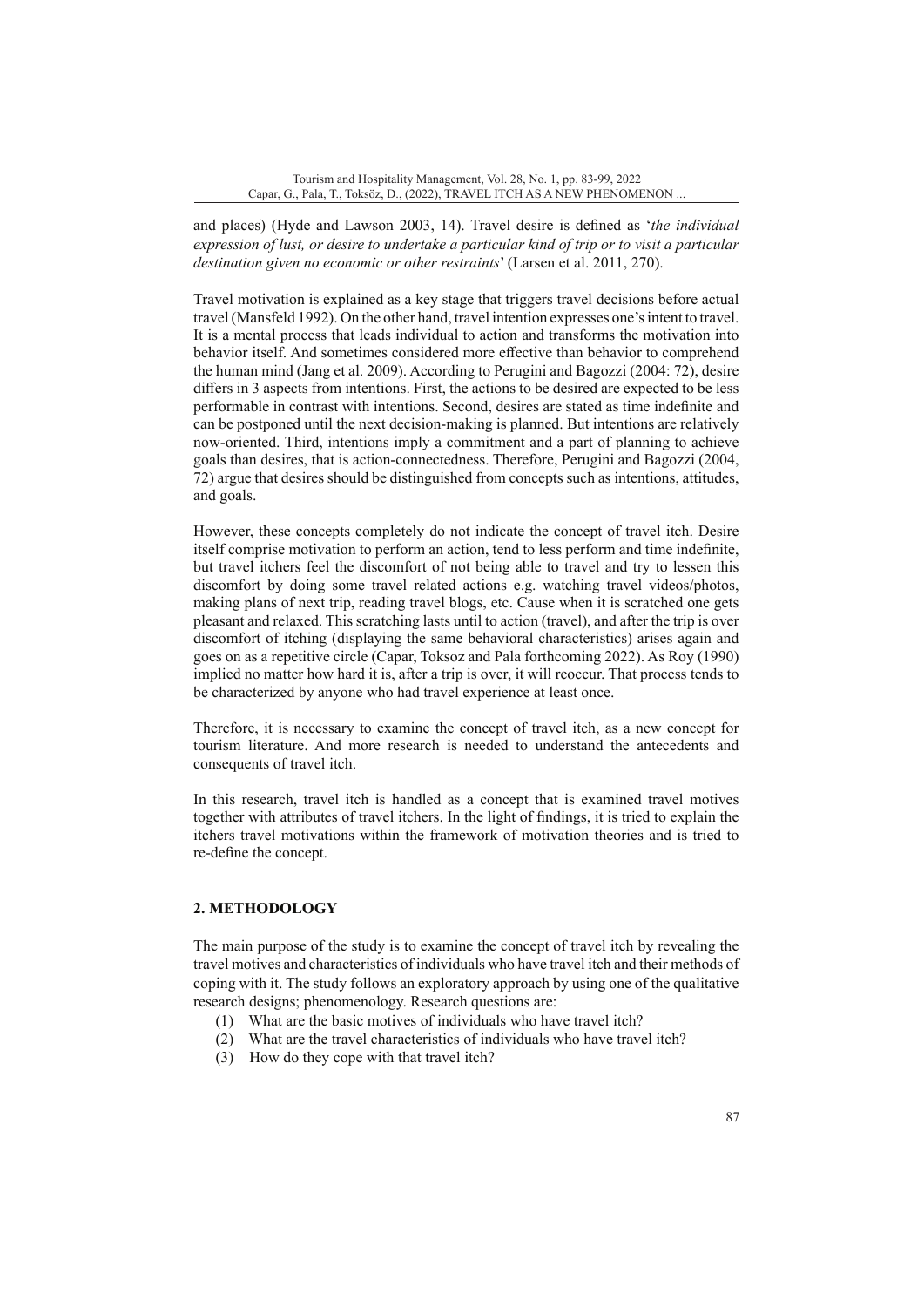A questionnaire, prepared in line with the purpose of the study was sent online to individuals who have travel itch. Based on the prior theoretical meaning of the concept, the study used purposeful sampling to reach individuals who reported having travel itch on social media platforms (Facebook) and expressed opinions about it in travel groups. As the target population of the study consisted of people who have travel itch and share their experiences via social media (Facebook), and it is impossible to reach the whole population, the data was collected using an online questionnaire between January and December 2020. Morse (1994) states that the sample size should include at least six participants in phenomenological studies (Sandelowski 1995). Phenomenology is a method in psychology and descriptive qualitative study of human experience that investigates what is and how is experienced (Wertz et al. 2011). Investigating experiences raise interest in an interpretive paradigm, which may be better suited to understanding such a complex phenomenon. Due to these reasons, based on the experiences of travel itchers, this research was designed in phenomenology. The data was collected from a total of 30 participants by using an online questionnaire. The questionnaire which has open-ended questions were sent to travel itchers who used "travel itch" concept (familiar with) in their shared contents and travel groups on Facebook. During the data collecting process, researchers couldn't conduct in-depth interviews because of the features of the sample group, e.g. international sample and time and lag constraints to make interviews. Instead, an online survey was used to capture a representative sample (Dolnicar, Laesser and Matus 2009). Thus, administrated method was thought to be useful to gain information in detail.

Open-ended questions in the questionnaire include; (1)What words first come to your mind when you think travel itch? (2)What are the reasons that make you feel travel itch? (3)How does traveling make you feel? (4)How do you satisfy/scratch your travel itch? Firstly, attendants were informed about the survey and asked to answer the questions on a voluntary basis. 30 participants who agreed to participate in research filled the online questionnaire sent via a link to their message box.

A content analysis was used in the data analysis, where the categories were created based on research questions in line with the questionnaire (Krippendorf 2004). The data were evaluated using content analysis, and the results were visualized. Content analysis is a research technique used to make repeatable and valid inferences from the contexts in which texts are used (Krippendorf 2004) and enables researchers to reveal the contents embedded in the knowledge (Neuman 2006).

In the content analysis phase, peer debriefing was carried out to increase the validity of the research results (Creswell and Miller 2000). In this phase, peer qualitative research in the field of tourism was included in the study. One of the authors explained the entire research process to their peers and reviewed the results by receiving constructive feedback and approval from them. In addition, an audit trail was used to examine the entire study. A supervisor unfamiliar with the study made an objective evaluation of the results of the study and the research process, and the research results were rearranged accordingly. According to Silverman (2000), one of the two ways to increase the reliability of qualitative research is assessing inter-coder agreement. In order to increase the reliability of the study, three researchers first performed the coding, categorization,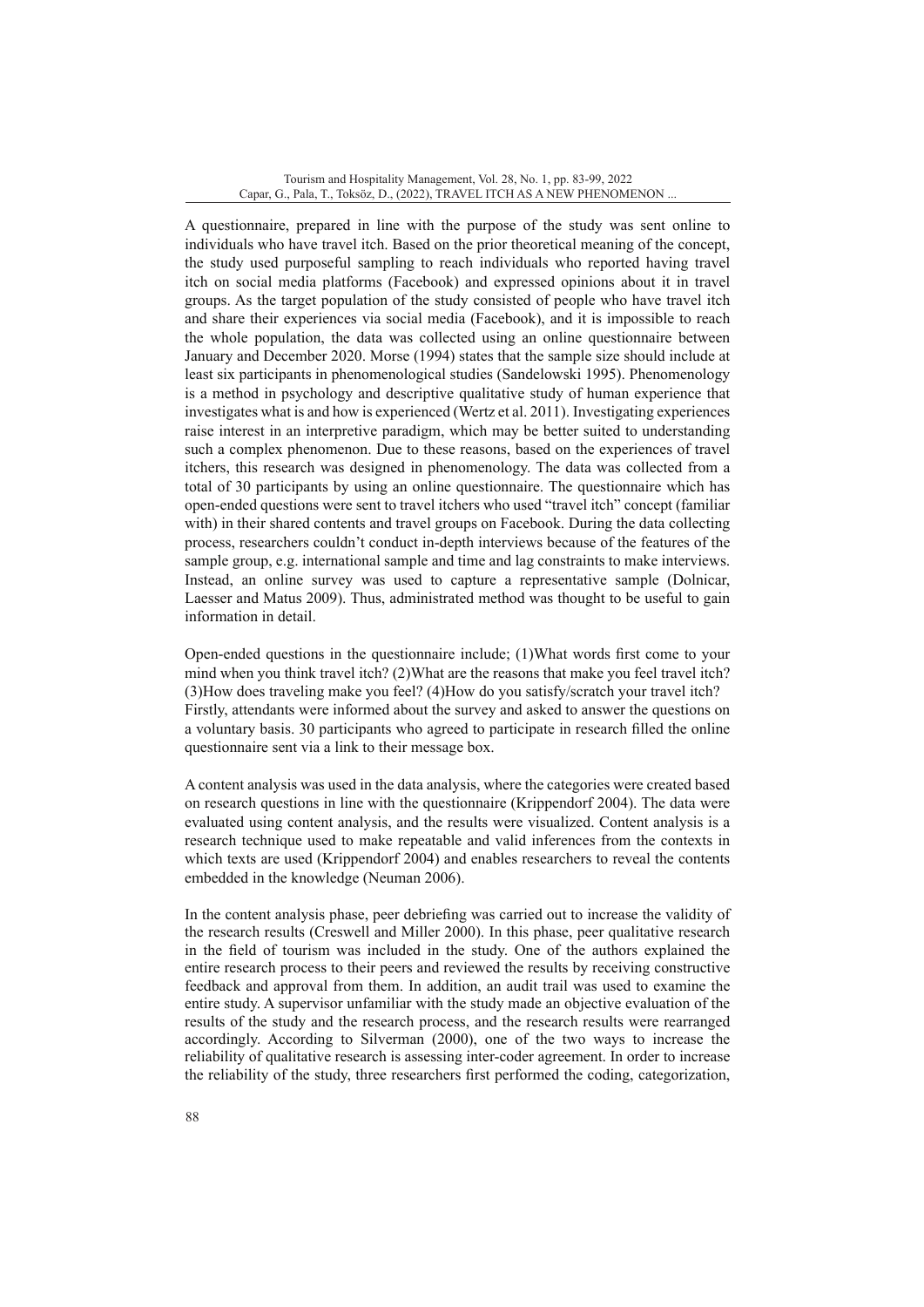and theming processes separately. Then, the codes they developed were compared with the results produced independently, whereby the codes were cross-checked (crosscoding) (Creswell 2013). Afterward, the results were compared and discussed until the inconsistencies were determined and eliminated. In this way, codes are assessed with inter-coder agreement.

# **3. FINDINGS**

### **3.1. Travel Itch and Travel Motives**

#### 3.1.1. The first words that came to mind regarding travel itch

When individuals who have travel itch were asked to think of travel itch, the first words that came to their minds (Figure 1) are desire, new, freedom, travel, go, and adventure. Apart from these, words such as world, escape, life, vacation, wanderlust, and explore also stand out.

### Figure 1: **Most frequent words about travel itch.**



3.1.2. The travel motives of the individuals who have travel itch

The codes created as a result of the answers of participants who have travel itch to the question about their reasons for traveling were themed similar to the motives introduced by Pearce and Lee (2005) in their study on tourists' motivations. The codes were gathered under the themes of novelty, escape, self-development (host-site involvement), selfactualization, stimulation, and the travel itself, which are compatible with the motivation factors determined by Pearce and Lee (2005). However, based on the statements of the participants who had a constant desire to travel and wanted to travel constantly, it was deemed appropriate to collect some codes under the theme of 'the travel itself'. We can give an example to the coding of themes as follows.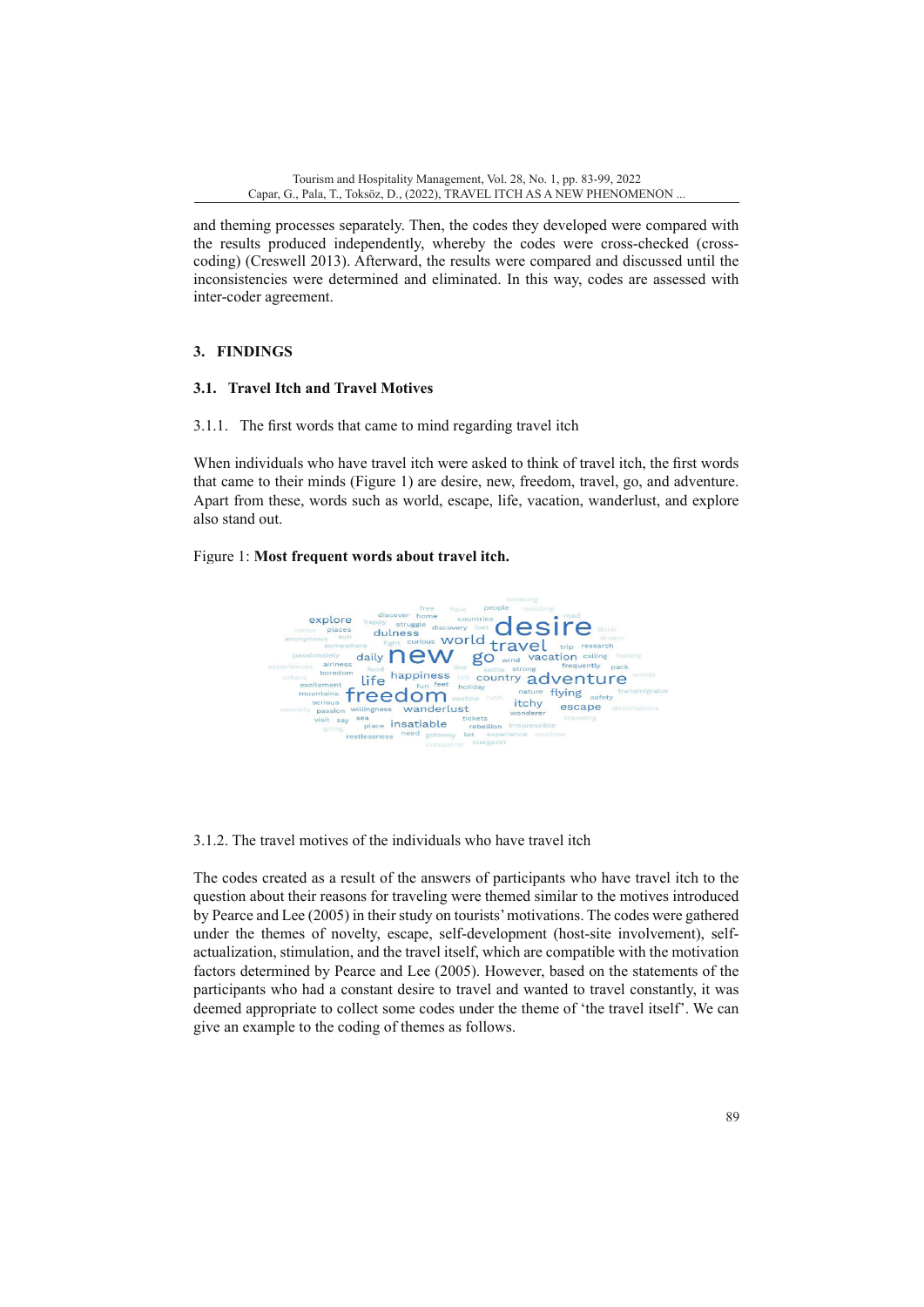Tourism and Hospitality Management, Vol. 28, No. 1, pp. 83-99, 2022 Capar, G., Pala, T., Toksöz, D., (2022), TRAVEL ITCH AS A NEW PHENOMENON ...

### Table 1: **Example codes of themes and categories.**

| Theme/Subtheme(category)                                                    |                                                                                                                                                                                                    |
|-----------------------------------------------------------------------------|----------------------------------------------------------------------------------------------------------------------------------------------------------------------------------------------------|
| <b>Theme I: Novelty</b><br>Categories                                       | <b>Example code</b>                                                                                                                                                                                |
| Curiosity<br>Discover                                                       | I can say insatiable desire for a trip, curious<br>to the world.<br>A sense of knowing that there is a lot to expe-<br>rience and discover somewhere outside.                                      |
| Theme II: Escape<br><b>Categories</b>                                       |                                                                                                                                                                                                    |
| Escape from routine & boredom                                               | I want to live new things, my eyes want to see<br>places that aren't routine.<br>Feeling out of place between living abroad<br>and my home country, feeling stuck in a rou-<br>tine                |
| Theme III: Self-development<br>(host-site involvement)<br><b>Categories</b> |                                                                                                                                                                                                    |
| Experiencing different cultures                                             | I haven't left this city for the past 3 months<br>and I haven't left the country for a year. I need<br>to go somewhere with a new culture.<br>Meet new culture new people and beauties             |
| Experiencing new                                                            | hidden from mass tourism                                                                                                                                                                           |
| Theme IV: Self-actualization<br><b>Categories:</b>                          |                                                                                                                                                                                                    |
| Self-realization<br>Challenge                                               | I want to realize myself.<br>self-challenge to go out from comfort zone                                                                                                                            |
| <b>Theme V: Stimulation</b><br><b>Categories:</b>                           |                                                                                                                                                                                                    |
| Adventure-seeking                                                           | so happiness is packing for an adventure<br>somewhere far<br>I haven't left this city for the past 3 months<br>and I haven't left the country for a year. I need<br>to go somewhere with adventure |
| Theme VI: The travel itself<br><b>Categories:</b>                           |                                                                                                                                                                                                    |
| Travel itself                                                               | We did not come to the world to stay where<br>we were born. Need to travel<br>I feel the sensation on trip.                                                                                        |

*Novelty:* This theme included the codes of discover, curiosity, having fun, experiencing something new, and being happy. Under this theme, participants spoke more about the motives of experiencing something new, discovery, and curiosity.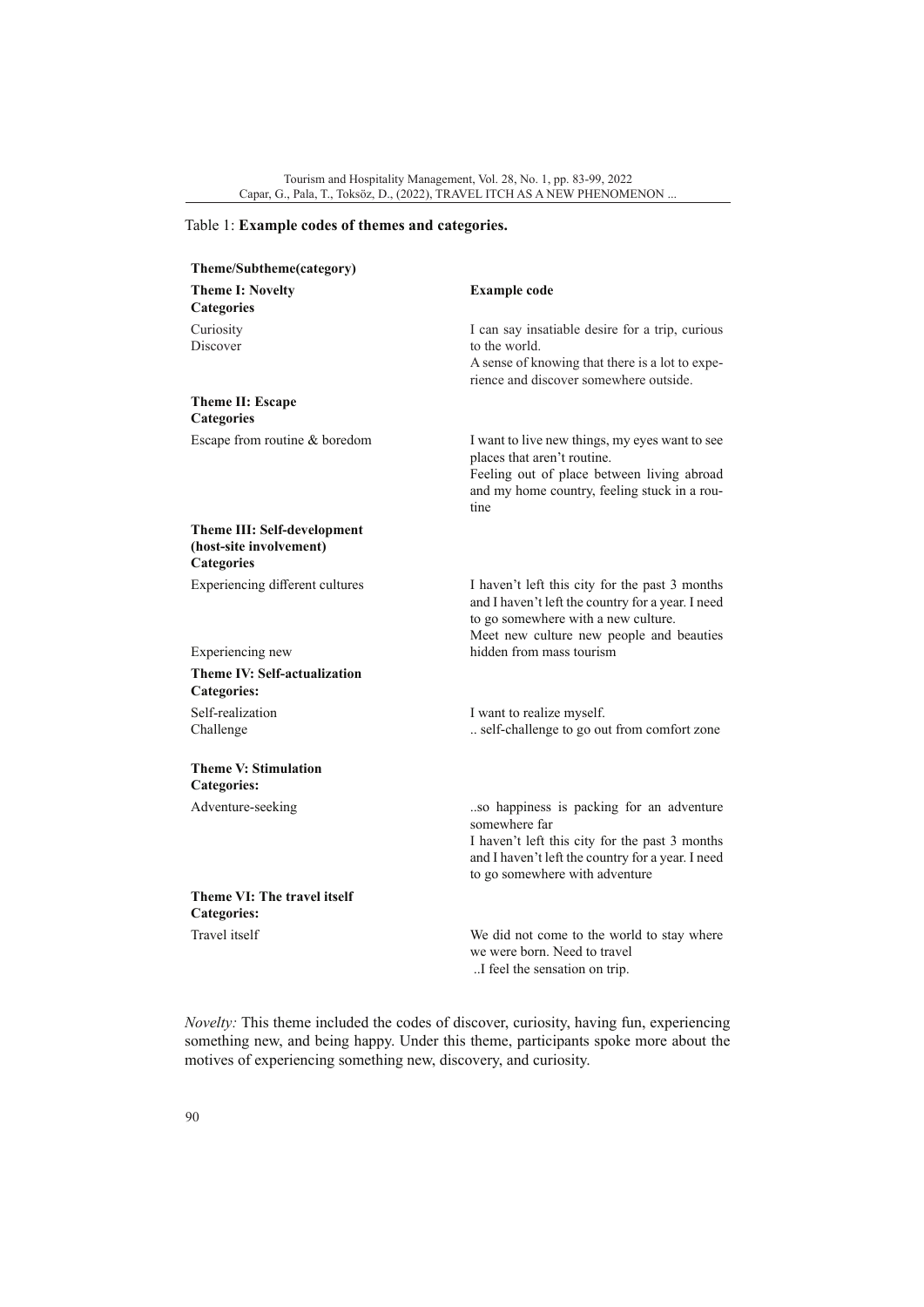*Escape:* This theme included the codes of escape from routine and boredom, to get rid of workload, and to be refreshed. Under this theme, participants spoke more about the motives of escape from routine and boredom and the need to be refreshed.

*Self-development (host-site involvement):* This theme included the codes of experiencing different/new cultures, new food, new people, new places, and learning new things. Under this theme, participants wanted to travel to new places, and also emphasized that they wanted to experience different cultures and food.

*Self-actualization:* This theme included the codes of challenge to myself, self-realization, and understanding life. Under this theme, participants considered their travels as an opportunity to get to know themselves and the world.

*Stimulation:* This theme included the codes of adventure-seeking and questions about unknown things. Under this theme, participants stated that their reason for traveling was to embark on different adventures.

*The travel itself:* This theme included the codes of interest of travel, bitten by the travel bug, to feel the sensation of the trip, wanderlust, need to travel, wanderer, and travel as a lifestyle. Unlike the motivation factors introduced by Pearce and Lee (2005), this theme is a travel motive that can define those who have travel itch. Those with travel itch constantly desire to travel, think of traveling as a lifestyle, and have a strong desire to be on the road. The expressions of the participants who have this passion and hence the travel itch distinguish them from other travelers.

### **3.2. Travel Attributes**

3.2.1. Travel preferences of individuals who have travel itch

As a result of the responses of those who have travel itch regarding their travel preferences based on their travel experiences, it has been revealed that destination features, travel style, travel, and accommodation styles are important in their preferences. More than half of the participants emphasized their travel style while stating their travel preferences. Most of them emphasized that they prefer to travel alone, while other participants emphasized that they want to travel with their friends or partners. Participants who declared their preferences regarding their destination features stated that they mostly preferred natural beauties.

*Destination features*: This theme included the codes of natural beauties, exotic trips, new food, different culture, and away from my country.

*Travel style:* This theme included the codes of alone, with friends, and with a partner. *Travel and accommodation type***:** This theme included the codes of unplanned, hitchhiking, couch-surfing, car trips, and adventure.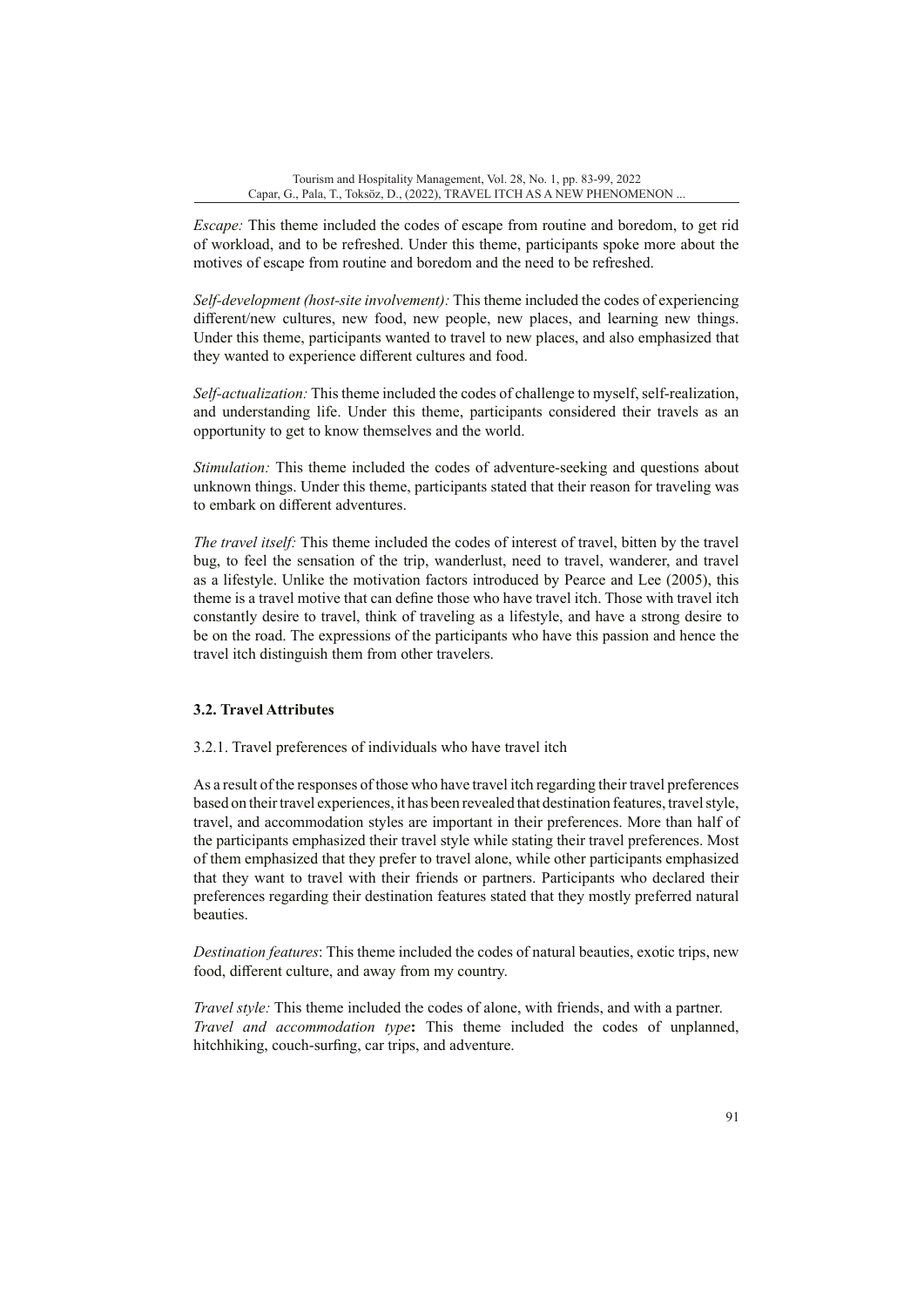#### 3.2.2. How often do travel itchers feel the itch?

As seen in Figure 2, when they were asked how often they experience a travel itch, the vast majority of the participants stated that they 'always' had this feeling. In fact, this data shows that there is no specific time or duration of travel requests of those who have travel itch. It seems that this desire, and therefore travel, can happen at any time of the year.



Figure 2: **The frequency of having travel itch (N:30).**

3.2.3. The feelings about traveling of individuals who have travel itch

To understand what travel itch is, it is necessary to understand how travel feels to those who experience it. For this reason, as a result of the answers given by the participants to the question what they feel about travel, we grouped the feelings about traveling of those who have travel itch as follows: *feelings about travel itself, after travel, and when they cannot travel*.

*Feelings about travel itself*: This theme included the codes of reborn, happy, alive, accomplished, thriving, energetic, free, excited, adventurous, relaxed, emotional, careless, enlightened, ripe, pleasant, curious, airiness, and rebellion. While they expressed their feelings about travel, many of the participants mostly used the expressions of happy, free, excited, alive, relaxed, pleasant, and reborn.

*Feelings after travel*: This theme included the codes of sad, bored, nervous, mixed feelings (a combination of both the sense of accomplishment of being on the trip and the sadness of the trip being completed), hopeful for the next trip, tired, happy, pleasant, rich, amused, accomplished, self-confident, relaxed, and bitter. While talking about their feelings after a trip, the participants mostly used the expressions of sad, bored, hopeful for the next trip, and relaxed.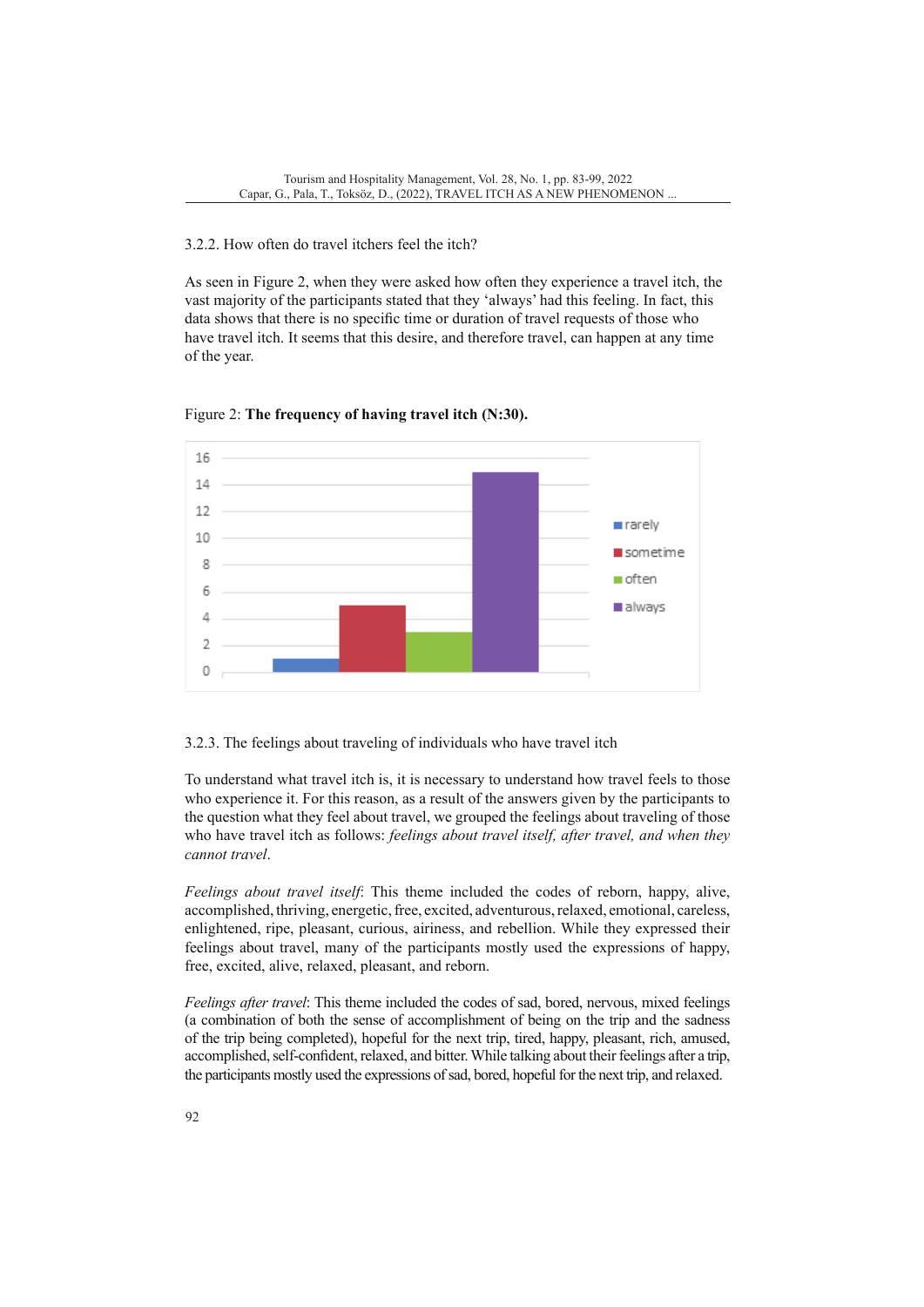*Feelings when they cannot travel:* This theme included the codes of anxious, nervous, bored, angry, frustrated, numb, caged, depressed, sad, bad, and hopeless. While expressing their feelings when they cannot travel, the participants used the expressions of caged, sad, hopeless, and nervous the most.

### Figure 3: **Feelings about travel itself, after travel, and when they cannot travel**



As seen in Figure 3, there are some positive (e.g. happy, free) and negative emotions (e.g. sad, anxious) felt by those who have travel itch, after traveling and when they cannot travel. Positive emotions felt by participants regarding travel and after travel, including 'happy, pleasant, accomplished and relaxed' overlap with each other. Similarly, negative emotions experienced by participants both after a trip and when they cannot travel, including 'sad, nervous and bored', also overlap with each other. However, there is no similarity between their feelings for travel itself and those they have when they do not travel.

#### **3.3. Methods to Cope with Travel itch**

#### 3.3.1. Coping methods for travel itch

In the blogs about travel itch, the authors mostly share suggestions for those who have travel itch like themselves on how to cope with this situation. When they were asked how they cope with travel itch, the participants considered the most appropriate solution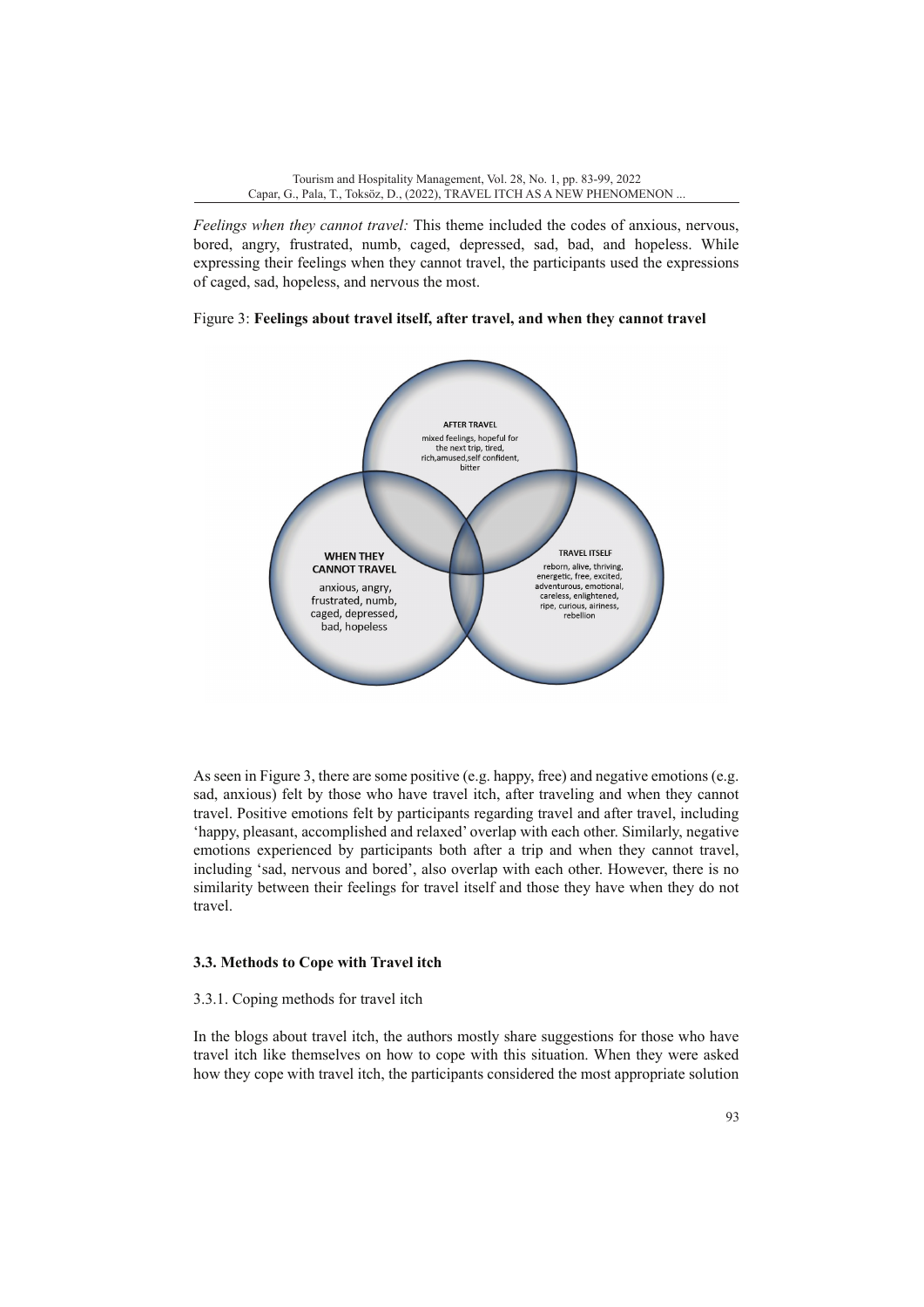as having a new trip to eliminate their travel itch. Other coping methods they have expressed were collected under the themes of *experiencing different activities, planning and researching for future travel, and remembering past travel*.

*Traveling:* This theme included the codes of traveling, short trips, take the road, exploring my city, and trips in my own country.

*Remembering past travels:* This theme included the codes of remembering, and looking at albums (old travel photos).

*Planning and researching for future travels:* This theme included the codes of thinking about upcoming trips, and researching new places to travel.

*Experiencing different activities:* This theme included the codes of taking virtual tours, dreaming, writing some travel stories, hosting, reading, watching TV, researching the meaning of life, getting inspired from different voyagers, start to learn a new language, long walks, and going outside.

#### **DISCUSSION AND CONCLUSION**

Research on the travel motivations has become perhaps one of the most focused issues in tourism and is still up-to-date. In this exploratory study, it is aimed to reveal the travel motivations of people with travel itch, which is a new phenomenon in tourism literature, and travel attributes and characteristics of travel itchers via their experiences. From this aspect, this is one of the first studies to examine the concept of travel itch in detail.

According to the results obtained in the study, individuals who have travel itch mostly described the concept of travel itch with the phrases of desire/passion, freedom, traveling, moving, and adventure. In addition, exploration, life, and the world are among the first words that came to their mind about travel itch.

In line with the expressions of the participants who have travel itch, travel motives of travel itchers (their reasons for traveling) are novelty, escape, host-site involvement, self-actualization, stimulation, and travel itself. These individuals travel to escape from their mundane lives and routines, to get away from their surroundings, to discover and experience new things, and to have the feeling of freedom. This information reveals the answer to our first research question. The codes and themes obtained from the expressions of the participants are consistent with the motivation factors and TCP theory specified by Pearce and Lee (2005), except for the theme of travel itself. Based on the participants' expressions, especially regarding the theme of travel itself, travel is one of the main motives that distinguish those with travel itch from other travelers and encourage them to travel which is a different finding for tourism literature.

Although in their study Pearce and Lee (2005) claim that travel motivations of people differ according to their travel experiences, results of this study revealed that travel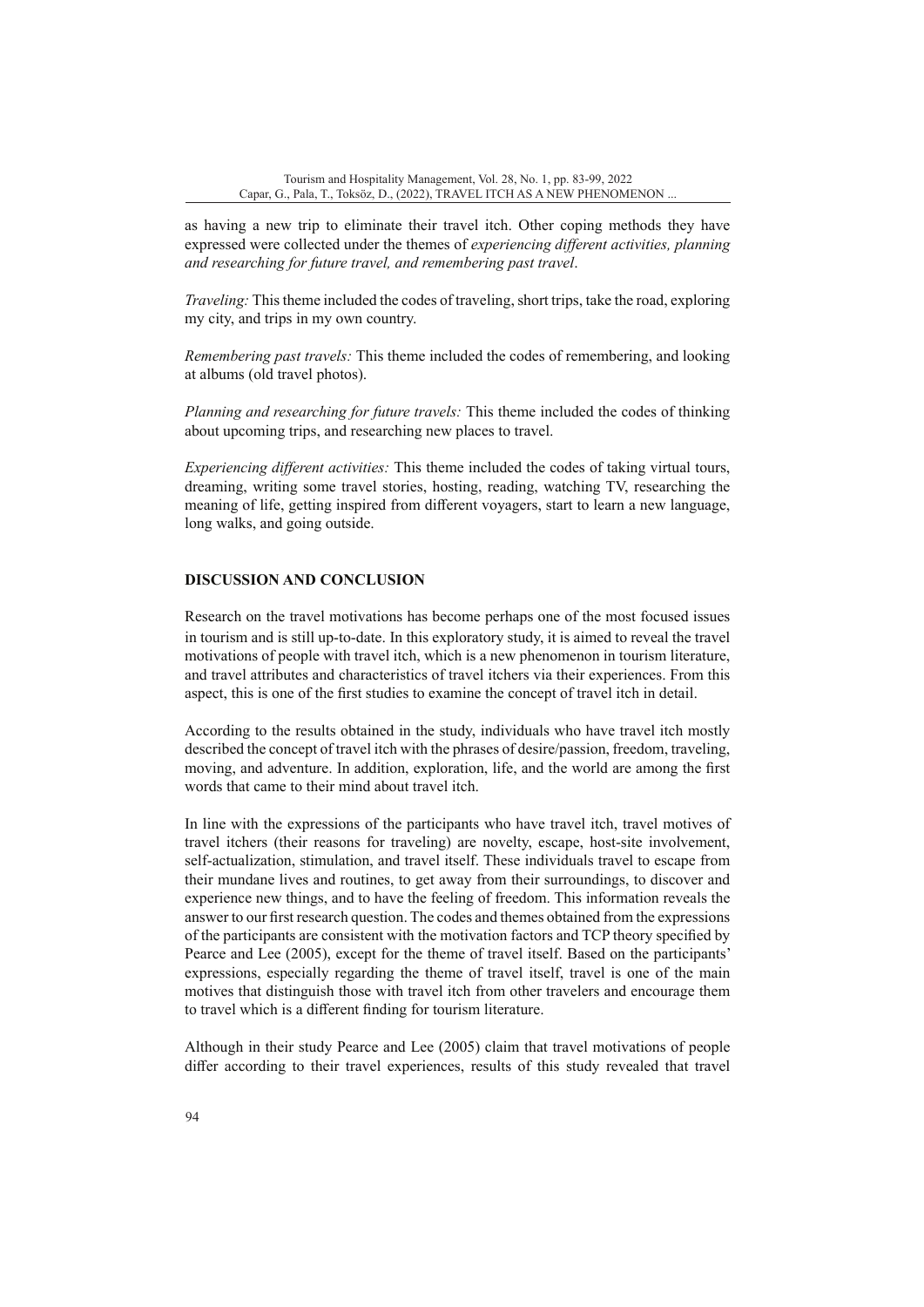itchers are motivated by 'escape/relax, novelty' factors that affect all travelers. Besides, their results show that host-site development is a motivation factor for high-level travel experience group; stimulation and self-actualization are motivation factors for low-level travel experience group which is in line with this study's results in terms of the motives of all levels. Although we didn't design the study based on motivation factors of Pearce and Lee's (2005) travel career pattern (TCP), strikingly the expressions of travel itchers matched up with these career patterns. The claim by Pearce and Lee (2005) that travel experiences affect travel motives was not supported in this study. However, the purpose of this study is not to control the relationship between travel experiences of travel itchers and travel motivations, but to find out which motivation factors, in the corpus of motivation theories, travel itchers are affected by. This result brought the exploratory nature of this study to the forefront.

Regarding the second question about the travel characteristics of individuals who have travel itch, the individuals have reported that they can travel 'anytime of the year' alone or with a partner, prefer areas of natural beauty, and feel trapped when they cannot travel. In addition, individuals who are constantly in search of travel can get rid of this feeling when they go on a trip and experience a repetitive desire to travel as an urge to travel again after each trip. They also want to have distant and exotic holidays in order to explore natural beauties and seek adventure. These individuals, who can travel 'at any time of the year', mostly prefer to travel alone, but they can also travel with a partner (spouse, friend, lover, etc.). Their travel patterns can be unplanned, hitchhiking, couch surfing, or traveling with their vehicles. Travel makes them feel happy and free, and they are excited to travel; they mostly have feelings of being caged, sad, hopeless, and nervous when they could not travel. Shortly after their travel is over and they return home, they plan their next trip and go on new trips.

Regarding the third research question, the individuals have reported using some travelrelated ways to eliminate travel itch, such as planning and doing research into their next trip, dreaming about traveling, and most importantly, going on a new trip. Considering their travel characteristics, the most striking one is that most of those who have travel itch want to travel alone. This is because of both their motives for meeting new people, seeing new places, getting new experiences and their desire to travel. In addition, the fact that they look for their next trip after their travel is over, plan their future trips to cope with travel itch, and do research for this shows that travel itch is constantly happening.

Travel itch is not only an actual desire of which the effects are trying to be reduced or eliminated, but also is a recurring cycle. In the light of this information, it is possible to re-define travel itch as follows: *"A cyclical pleasant desire process which arises with various motives and tried to be eliminated by traveling or doing travel-related activities."* The definition of travel itch differs from Toksöz, Çapar and Dönmez's (2019) study, who stated that the only way to relieve travel itch is to travel. In their study, it was determined that travel-related activities, which are defined as travel itch symptoms, are methods of coping with travel itch, just like traveling. Some individuals feel, think and desire to travel more than others. It is important to distinguish them from all other tourists. Because they have a motivation to travel naturally. Travel tickles their minds,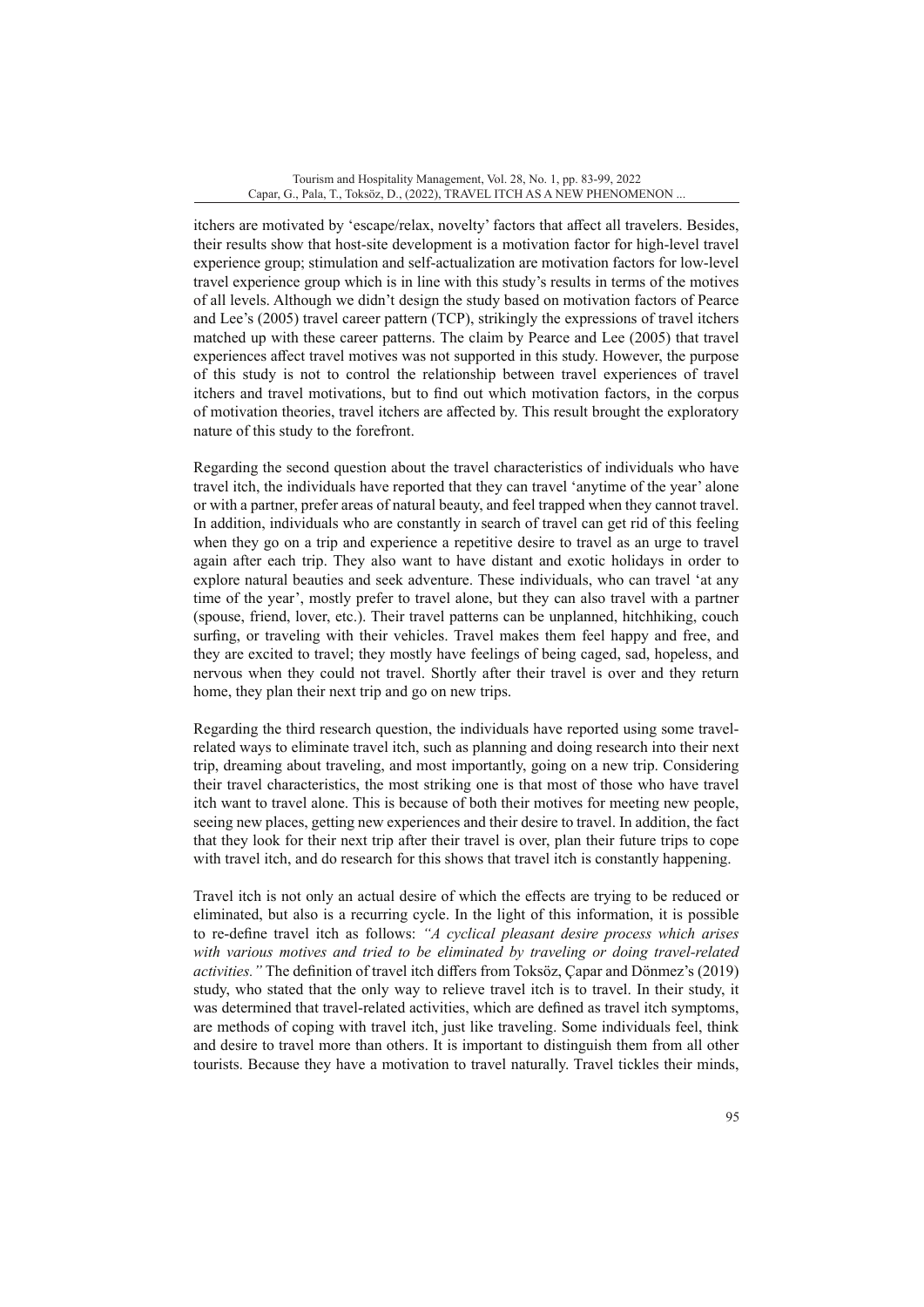thoughts, and souls. Finally, this tickle entails them to travel (action) again and again. These individuals are travel itchers. By contributing the travel itch as a unique concept to the literature, this study values to fill the gap in the literature.

General tourism consumption patterns (Woodside and Dubelaar 2002) often begin with decision-making processes before traveling. However, the travel itch concept may play a role before any travel decision. Travel itchers, who always have the feeling of travel itch regardless of a specific place or time to travel, have the potential to become an important target market for the tourism sector. They are travelers who are already motivated to travel and make plans to get back on the road even just after a trip is over. Therefore, consumers who want to travel constantly can be considered as an opportunity by tourism businesses, tour operators, and destination planners. This consumer group is important in eliminating the seasonality of tourism activities. Appropriate marketing strategies can allow these individuals, who want to travel again as soon as their vacation ends, to travel more often and all year round. In determining the marketing strategies, it is necessary to define the changing travel characteristics of individuals (Amine and Smith 2009). As travel itchers constitute an important target market in tourism, it is also necessary to know and define their travel characteristics to determine relevant marketing strategies.

#### **LIMITATION AND FUTURE RESEARCH**

After all, the concept of travel itch, which was newly introduced with this study, will form the basis for future studies. This study contributes insights regarding TCP theory into tourism and travel literature. However, it has some limitations. First, the study did not conduct in-depth interviews to obtain more information about the travel characteristics of travelers who have travel itch. A study with in-depth interviews will be more useful in determining more precisely the travel types and destinations of travelers who have travel itch, and how they cope with this feeling. Secondly, as in the study of Pearce and Lee (2005), the relationship between the level of travel experience and motivation factors of travel itchers could have significant implications. Certainly, future research directions are needed in the pursuit of a more holistic theoretical framework for the phenomenon of travel itch.

Thirdly, since this study aimed to understand the concept of travel itch through the experiences of all travelers who reported to have travel itch (without destination constraints) instead of those in specific destinations, we could conduct a self-administrative survey. Based on this study, researchers can carry out future studies with travelers who have travel itch in one or more destinations. In addition, to have more information about travel itchers, a study determining the personality traits of them might be useful.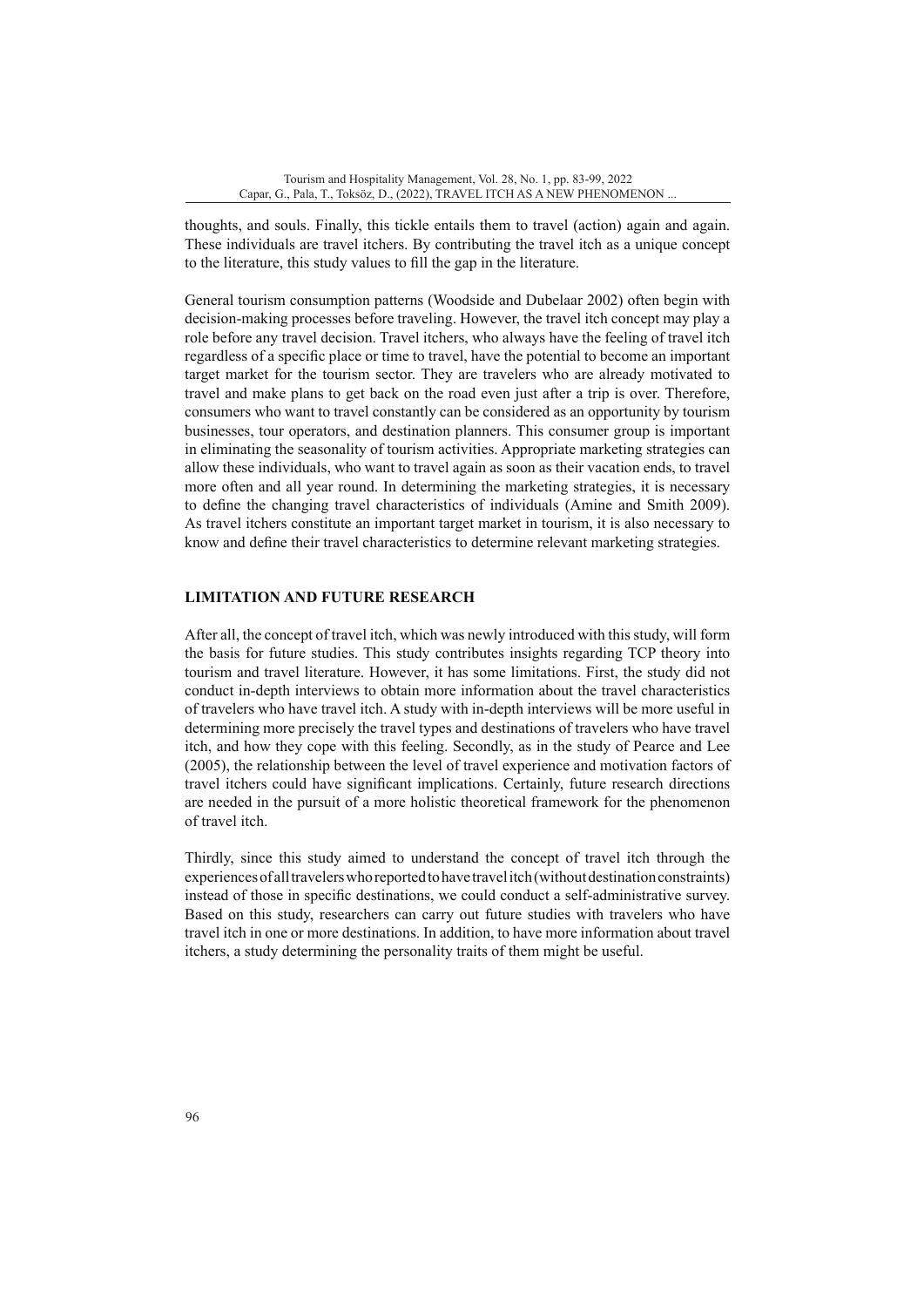#### **REFERENCES**

- Amine, L.S. and Smith, J.A. 2009, "Challengers to Modern Consumer Segmentation in a Changing World: A Need For A Second Step", *Multinational Business Review*, Vol. 17, No. 3, pp. 71-100. [https://doi.](https://doi.org/10.1108/1525383X200900018) [org/10.1108/1525383X200900018](https://doi.org/10.1108/1525383X200900018)
- Bautista, D.M., Wilson, S.R. and Hoon, M.A. (2014), "Why we scratch an itch: the molecules, cells, and circuits of itch", *Nature Neuroscience,* Vol. 17, No. 2, pp. 175-182. <https://doi.org/10.1038/nn.3619>
- Capar, G., Toksoz, D. and Pala, T. (forthcoming 2022), "'Travel itch'", in Buhalis, D. (Ed.), *Encyclopedia of Tourism Management and Marketing*, Cheltenham, UK and Northampton, MA, USA: Edward Elgar Publishing, pp. 49-51
- Creswell, J.W. and Miller, D.L. (2000), "Determining validity in qualitative ınquiry", *Theory Into Practice,*  Vol. 39, No. 3, pp. 124-130. [https://doi.org/10.1207/s15430421tip3903\\_2](https://doi.org/10.1207/s15430421tip3903_2)
- Creswell, J.W. (2013), *Qualitative ınquiry & research design: Choosing among five approaches*, Sage Publications, USA.
- Crompton, J.L. (1979), "Motivations for pleasure vacation", *Annals of Tourism Research*, Vol. 6, No. 4, pp. 408-424. [https://doi.org/10.1016/0160-7383\(79\)90004-5](https://doi.org/10.1016/0160-7383(79)90004-5)
- Dann, G.M.S. (1977), "Anomie, ego-enhancement and tourism", *Annals of Tourism Research,* Vol. 4, No. 4, pp.184-194. [https://doi.org/10.1016/0160-7383\(77\)90037-8](https://doi.org/10.1016/0160-7383(77)90037-8)
- Dolnicar, S., Laesser, C. and Matus, K. (2009), "Online Versus Paper: Format Effects in Tourism Surveys", Journal of Travel Research, Vol. 47, No. 3, pp. 295-316. https://doi.org/10.1177/0047287508326506 Gray, H.P. (1970), *International travel-international trade,* Heath Lexington Books, London.
- Gursoy, D., Ekinci, Y., Can, A.S. and Murray, J.C. (2022), "Effectiveness of message framing in changing COVID-19 vaccination intentions: Moderating role of travel desire", *Tourism Management,* Vol. 90, 104468.<https://doi.org/10.1016/j.tourman.2021.104468>
- Hyde, K.F. and Lawson, R. (2003), "The nature of independent travel", *Journal of Travel Research*, Vol.4, No. 1, pp. 3-23. [https://doi.org/10.1177/0047287503253944](https://doi.org/10.1177%2F0047287503253944)
- Iso-Ahola, S.E. (1982), "Towards a social psychology theory of tourism Motivation: A rejoinder", *Annals of Tourism Research*, Vol. 9, No. 2, pp. 256-262. [https://doi.org/10.1016/0160-7383\(82\)90049-4](https://doi.org/10.1016/0160-7383(82)90049-4)
- Jang, S., Bai, B., Hu, C. and Emily Wu, C.M. (2009), "Affect, travel motivation, and travel intention: a senior market", *Journal of Hospitality & Tourism Research*, Vol. 33, No. 1, pp. 51-73. [https://doi.](https://doi.org/10.1177%2F1096348008329666) [org/10.1177/1096348008329666](https://doi.org/10.1177%2F1096348008329666)
- Klenosky D.B. (2002), "The ''pull'' of tourism destinations: A means-end investigation", *Journal of Travel Research,* Vol. 40, No. 4, pp. 385-396. [https://doi.org/10.1177/004728750204000405](https://doi.org/10.1177%2F004728750204000405)
- Kozak, M. (2002), "Comparative analysis of tourist motivations by nationality and destinations", *Tourism Management*, Vol. 23, No. 3, pp. 221–232. [https://doi.org/10.1016/S0261-5177\(01\)00090-5](https://doi.org/10.1016/S0261-5177(01)00090-5)
- Krippendorf, J. (1986), "The new tourist-turning point for leisure and travel", *Tourism Management*, Vol. 7, No. 2, pp. 131-135. [https://doi.org/10.1016/0261-5177\(86\)90025-7](https://doi.org/10.1016/0261-5177(86)90025-7)
- Krippendorff, K. (2004). "*Content analysis an introduction to its methodology*", Thousand Oaks, London, New Delhi,
- Larsen, S., Brun, W., Øgaard, T. and Selstad, L. (2011), "Effects of sudden and dramatic events on travel desire and risk judgments", *Scandinavian Journal of Hospitality and Tourism,* Vol. 11, No. 3, pp. 268-285. <https://doi.org/10.1080/15022250.2011.593360>
- Lundberg, D.E. (1971), "Why tourists travel", *Cornell Hospitality Quarterly,* Vol 11, No. 4, pp. 75-81. [https://](https://doi.org/10.1177%2F001088047101100413) [doi.org/10.1177/001088047101100413](https://doi.org/10.1177%2F001088047101100413)
- Löschburg, W. (1998), Kleine Kulturgeschichte des Reisens. Translated by Jasmin Traub. Ankara: Dost Kitabevi, ISBN: 9757501344003, 9757501344.
- Mansfeld, Y. (1992), "From motivation to actual travel", *Annals of Tourism Research*, Vol. 19, No. 3, pp. 399- 419. [https://doi.org/10.1016/0160-7383\(92\)90127-B](https://doi.org/10.1016/0160-7383(92)90127-B)
- Maslow, A.H. (1943), "A Theory of Human Motivation", *Psychological Review*, Vol. 50, No. 4, pp. 370-396. [https://doi.org/10.1037/h0054346](https://psycnet.apa.org/doi/10.1037/h0054346)
- Morse, J.M. (1994), "Designing funded qualitative research", in Denzin, N.K. and Lincoln, Y.S. (Eds), *Handbook of Qualitative Research,* Sage Publications, Thousand Oaks, CA, pp. 220-235.
- Moscardo, G.M. and Pearce P.L. (1986), "Historical theme parks: An Australian experience in authenticity", *Annals of Tourism Research,* Vol. 13, No. 3, pp. 467-479*.* [https://doi.org/10.1016/0160-](https://doi.org/10.1016/0160-7383(86)90031-9) [7383\(86\)90031-9](https://doi.org/10.1016/0160-7383(86)90031-9)
- Neuman, W.L. (2006*), Basics of Social Research: Qualitative and Quantitative Approaches*, MA: Pearson Education, Boston.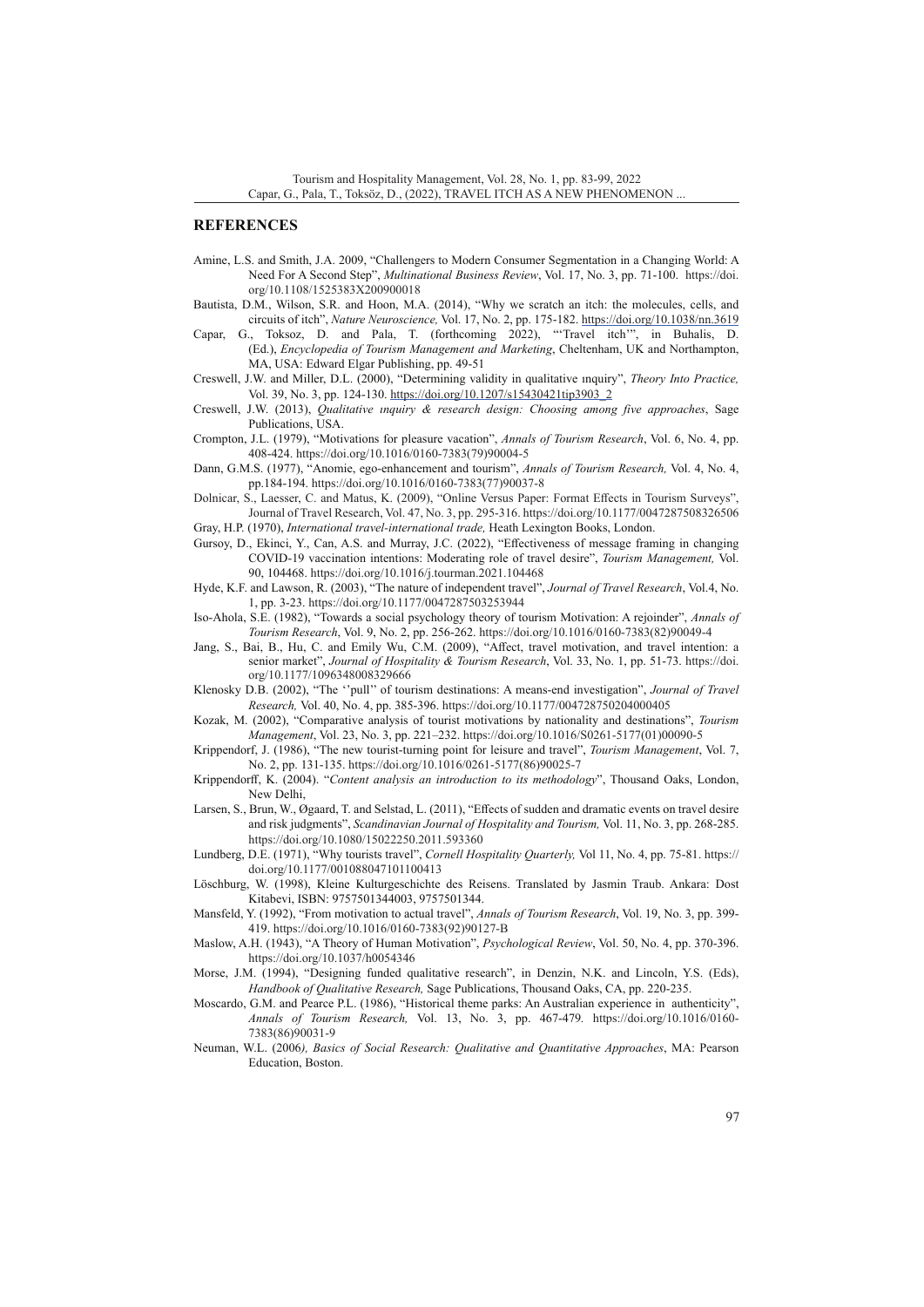Park D.-B. and Yoon Y.-S. (2009), "Segmentation by motivation in rural tourism: A Korean case study", *Tourism Management,* Vol. 30, No. 1, pp. 99–108. <https://doi.org/10.1016/j.tourman.2008.03.011>

- Pearce, P.L. and Caltabiano M.L. (1983), "Inferring travel motivation from travellers' experiences", *Journal of Travel Research*, Vol. 22, No. 2, pp. 16- 20. [https://doi.org/10.1177/004728758302200203](https://doi.org/10.1177%2F004728758302200203)
- Pearce, P.L. and Lee, U. (2005), "Developing the travel career approach to tourist motivation", *Journal of Travel Research*, Vol. 43, No. 3, pp. 226-237. [https://doi.org/10.1177/0047287504272020](https://doi.org/10.1177%2F0047287504272020)
- Perugini, M. and Bagozzi, R.P. (2004), "The distinction between desires and intentions", *European Journal of Social Psychology*, Vol. 34, No. 1, pp. 69–84. [https://doi.org/10.1002/ejsp.186](https://psycnet.apa.org/doi/10.1002/ejsp.186)
- Plog, S.C. (1974), "Why destination areas rise and fall in popularity", *Cornell Hospitality Quarterly,* Vol. 14, No. 4*,* pp. 55–58. [https://doi.org/10.1177/001088047401400409](https://doi.org/10.1177%2F001088047401400409)
- Roy, P. (1990), "The Dhubri itch", *Indian Literature*, Vol. 33, No. 5, pp. 135-144.
- Sandelowski, M. (1995), "Sample size in qualitative research", *Research in Nursing & Health,* Vol. 18, No. 2, pp. 179-183.<https://doi.org/10.1002/nur.4770180211>
- Silverman, D. (2000), Doing Qualitative Research: A Practical Handbook, Sage, London.
- Snepenger, D., King, J., Marshall, E. and Uysal, M. (2006), "Modeling Iso-Ahola´s motivation theory in the tourism context", *Journal of Travel Research,* Vol. 45, No. 2, pp. 140-149. [https://doi.](https://doi.org/10.1177%2F0047287506291592) [org/10.1177/0047287506291592](https://doi.org/10.1177%2F0047287506291592)
- Swanson K.K. and Horridge P.E. (2006), "Travel motivations as souvenir purchase indicators." *Tourism Management,* Vol. 27, No. 4, pp. 671–683.<https://doi.org/10.1016/j.tourman.2005.03.001>
- Toksöz, D., Çapar, G. and Dönmez, B. (2019), "A new concept in a changing travel culture: Travel itch", *Journal of Tourism Theory and Research,* Vol. 5, No. 2, pp. 134-143.
- Uysal, M. and Jurowski, C. (1994), "Testing the push and pull factors", *Annals of Tourism Research*, Vol. 21, No. 4, pp. 844-46. [https://doi.org/10.1016/0160-7383\(94\)90091-4](https://doi.org/10.1016/0160-7383(94)90091-4)
- Wertz, F.J., Charmaz, K., McMullen, L.M., Josselson, R., Anderson, R. and McSpadden, E. (2011), *Five Ways of Doing Qualitative Analysis Phenomenological Psychology, Grounded Theory, Discourse Analysis, Narrative Research, and Intuitive Inquiry*, The Guilford Press, New York.
- Woodside, A.G. and Dubelaar, C. (2002), "A general theory of tourism consumption systems: A conceptual framework and an empirical exploration", *Journal of Travel Research,* Vol. 41, No. 2, pp. 120–132. [https://doi.org/10.1177/004728702237412](https://doi.org/10.1177%2F004728702237412)
- Yousaf, A., Amin, I. and Santos, J.A.C. (2018), "Tourist's motivations to travel: A theoretical perspective on the existing literature", *Tourism and Hospitality Management,* Vol. 24, No. 1, pp. 197-211. [https://](https://doi.org/10.20867/thm.24.1.8) [doi.org/10.20867/thm.24.1.8](https://doi.org/10.20867/thm.24.1.8)